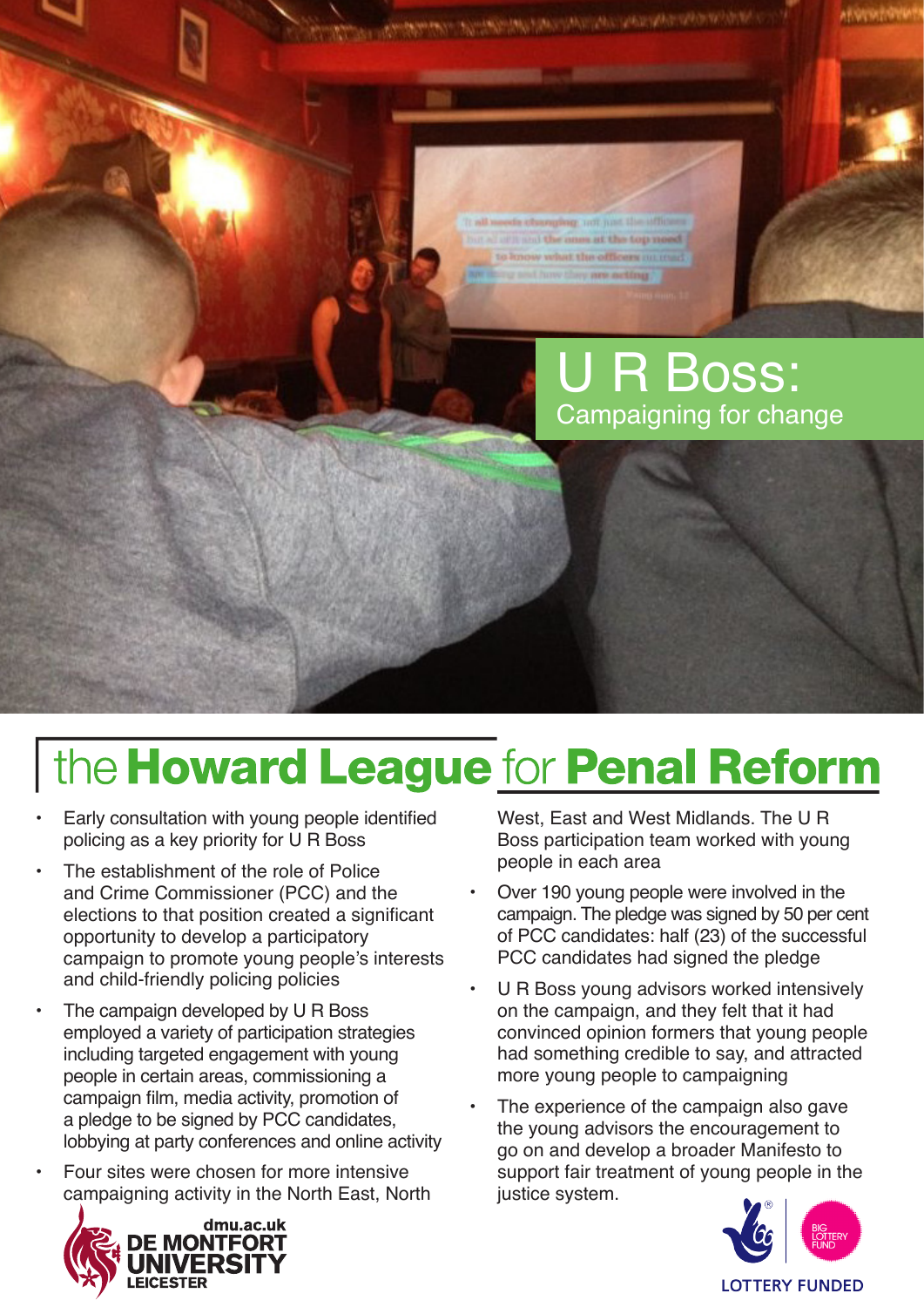The Howard League established U R Boss as a participatory programme of work in 2009, aimed at improving processes and outcomes for young people in the criminal justice system. Funded by the Big Lottery, the programme objectives incorporated six key outcomes, focusing on different areas of work sharing the common goal of achieving change through involving young people and putting their voices at the heart of the process. The explicit objective of U R Boss was 'to change national policy and practice in the statutory and voluntary sectors' and change 'public attitudes to children and young people in the legal system'.

The specific focus of this evaluation report is the development of a campaign to promote young people's interests in the criminal justice system and child-friendly policies to coincide with the establishment of the role of Police and Crime Commissioner (PCC) and the first PCC elections in November 2012. As U R Boss developed, policing appeared to lie consistently at the centre of young people's concerns. The PCC election process and the interest surrounding it provided a timely opportunity to articulate these concerns and to try to secure a positive dialogue with those soon to be taking up a democratic role at the head of local policing arrangements.

This report explores the origins of the U R Boss PCC campaign, its organisation and delivery, its achievements, and the specific role of U R Boss young advisors and other young people in the campaign and associated work on policing. It is based on a review of relevant documentary sources: interviews with Howard League staff (U R Boss team members and others), interviews with U R Boss young advisors; observation of campaign events involving young people; and additional information collated by the Howard League and based on responses to the campaign and its impact.

#### **The origins of the campaign**

U R Boss carried out a number of consultations with young people in the criminal justice system on their views about their experiences of the justice system, both in custodial settings and in the community. These have produced consistently negative findings, and in particular, young people were found to express strong concerns about the police:

*In every group we worked with children and young people consistently spoke of their negative experiences of and relationships with the police. There was a pattern across the country that once a young person was known to the police they were labelled, criminalised and drawn further into the system. [\(Life Outside](http://www.urboss.org.uk/downloads/publications/HL_Life_outside.pdf), Howard League, 2012)*

In light of these concerns, and arising from the work of U R Boss, the Howard League reassessed its strategic objectives to include improving the quality of contact between young people and the police (*[On our side?](http://www.urboss.org.uk/downloads/publications/On_our_Side_FULL_document.pdf)*, Howard League, 2012). The creation of the PCC role in the Police Reform and Social Responsibility Act 2011 seemed to present an ideal opportunity to initiate a new phase of work, focusing on an issue consistently identified as a major area of concern by young people. The Howard League recognised that the PCC elections could provide an effective vehicle for the promotion of young people's interests, while acknowledging that it would involve 'a change of direction for U R Boss' (Howard League staff interview) to become involved in a much wider campaigning role. However, it was also believed that there was a need to develop this aspect of the project, as there was an emerging view that opportunities to speak up and promote the voices of young people were not being utilised fully: 'we were publishing reports and then not doing very much with them' (staff interview). In order to achieve a wider reach, and the impact sought, a different approach would be necessary, including a more active use of social media, and a more central role for young people in initiating and driving campaigning work.

While the PCC campaign was directed by the concerns of young people, the idea to utilise the PCC elections as a vehicle originated with Howard League staff in light of their own prior knowledge and criminal justice horizon scanning. This concerned some of those involved with U R Boss as to them it did not represent a wholly young people led campaign: 'they weren't involved from the beginning with the decision making' (staff interview). This tension between principles of participatory action and the realities of organisational dynamics is not new. However, once the idea had been introduced, U R Boss young advisors recognised the potential value of getting involved: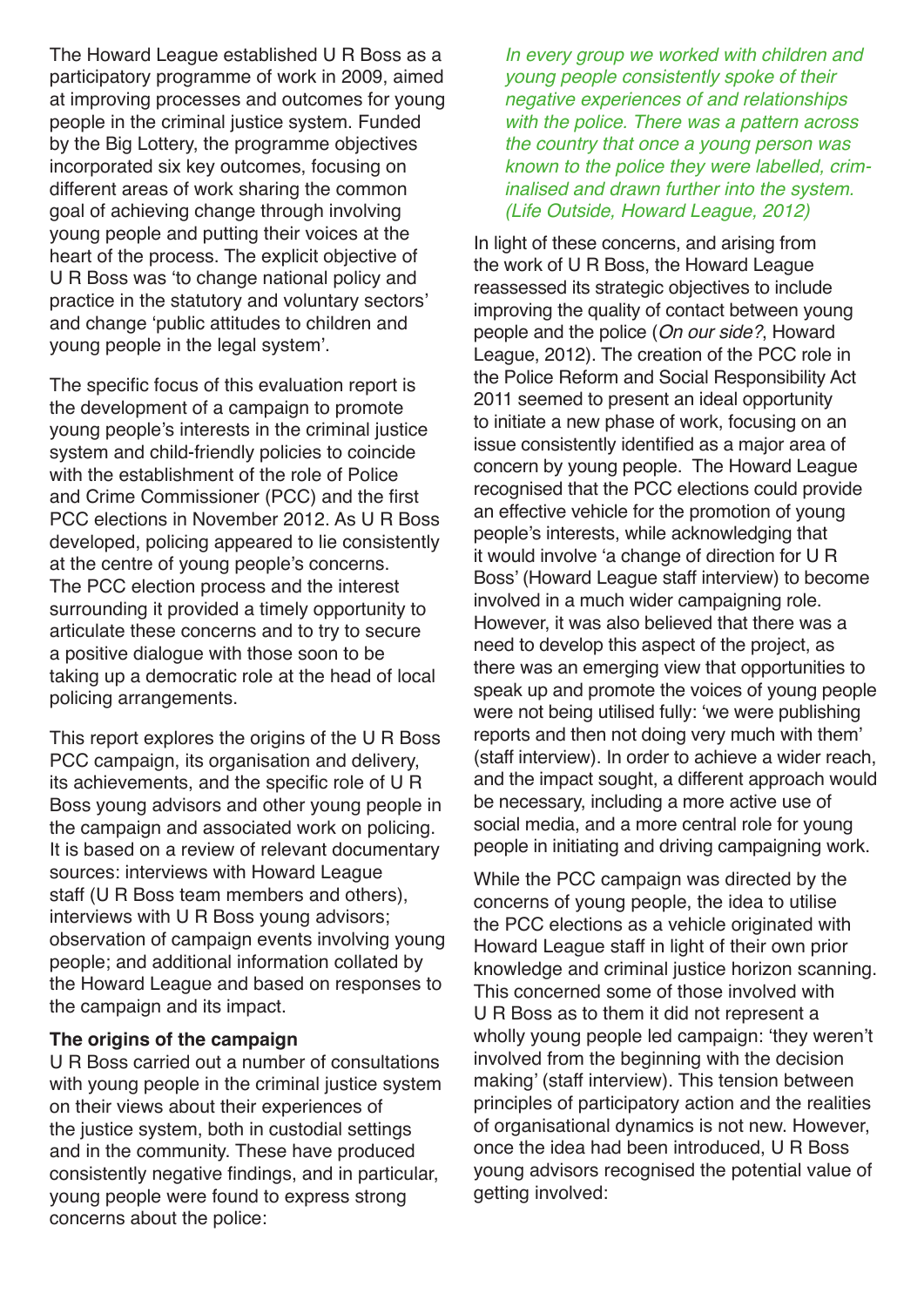*For me the PCC campaign and the children and police conference [in December 2012], it was really important just for the fact that it was getting out there to professionals and people that were actually working with young people in positions… to make changes that in a sense motivated me. (Young Advisor, interview)*

The initial plan for the campaign in summer 2012 set out a number of objectives:

- **We want to improve interactions between** *young people and the police, built on a base of mutual respect. Key to improving relationships is the need for regular and meaningful engagement with young people*
- **The landscape for policing is changing** *dramatically with the introduction of Police and Crime Commissioners (PCCs). This is a unique opportunity to make sure community voices, especially those of young people in contact with the criminal justice system, are heard, listened to and acted on*
- **We are asking local PCC candidates to** *commit to our campaign pledge to consult with young people in contact with the criminal justice system when developing their police and crime plans.*

#### *([On our side?](http://www.urboss.org.uk/downloads/publications/On_our_Side_FULL_document.pdf) Howard League, 2012)*

The pledge stated: 'I will run a clean campaign which avoids stereotyping or using negative language about young people. If elected, I will consult young people when developing my police and crime plan, especially those with direct experience of the criminal justice system'.

At the same time, the campaign would ask child and youth focused organisations and individuals like Howard League for Penal Reform members, students and the public to support this goal by endorsing these aims explicitly. The campaign plan also specified the aim of engaging more young people in the election process, so that they would feel empowered to take a fuller part in influencing change 'over time'. A number of activities were planned to support this goal, including targeted engagement with young people in certain areas of the country, commissioning and promoting a campaign film, mainstream and online media activity, promotion of the pledge to candidates, lobbying at party conferences, and post-election work; including a Howard

League sponsored Children and Policing conference, following up initial PCC interest and continued monitoring.

This was an ambitious schedule, and it required an extensive commitment from paid staff and from young people associated with U R Boss. One young advisor described his involvement in a substantial programme of activity including local events, party conference presentations, panel membership at the national policing conference, and a significant amount of 'behind-the-scenes' work with the young advisors' group.

#### **Organisation and delivery**

The PCC campaign necessitated a sustained level of commitment to a particular task beyond U R Boss' previous experience, which was further complicated by continuing instability in the staff team. Nonetheless, the major planned elements of the campaign were all put into place, although there was less activity at the local level than had originally been intended.

- A campaign film was commissioned and produced, involving input from young people in the scripting and production: 'Young people wrote questions and interviewed their peers for a film about the police' (*U R Boss End of Year Report*, 2012)
- Young people supported the development and format of other campaign materials and designed the look of the social media used
- Other campaign material was produced and widely disseminated which included the manifesto-style pamphlet *On our side?*, and a poster designed by young people to attract others to the campaign. These accompanied the request to PCC candidates to sign the campaign pledge, which was launched at a parliamentary event on 2 July 2012. This was subsequently endorsed by thirteen additional national voluntary organisations, and the 'Youth Charter' group of 26 voluntary organisations which was conducting a parallel campaign prior to the November elections
- A series of fringe events was organised by the Howard League at the leading party political conferences in September 2012, attended by a number of the young advisors, as well as senior Howard League staff. Young people were able to play a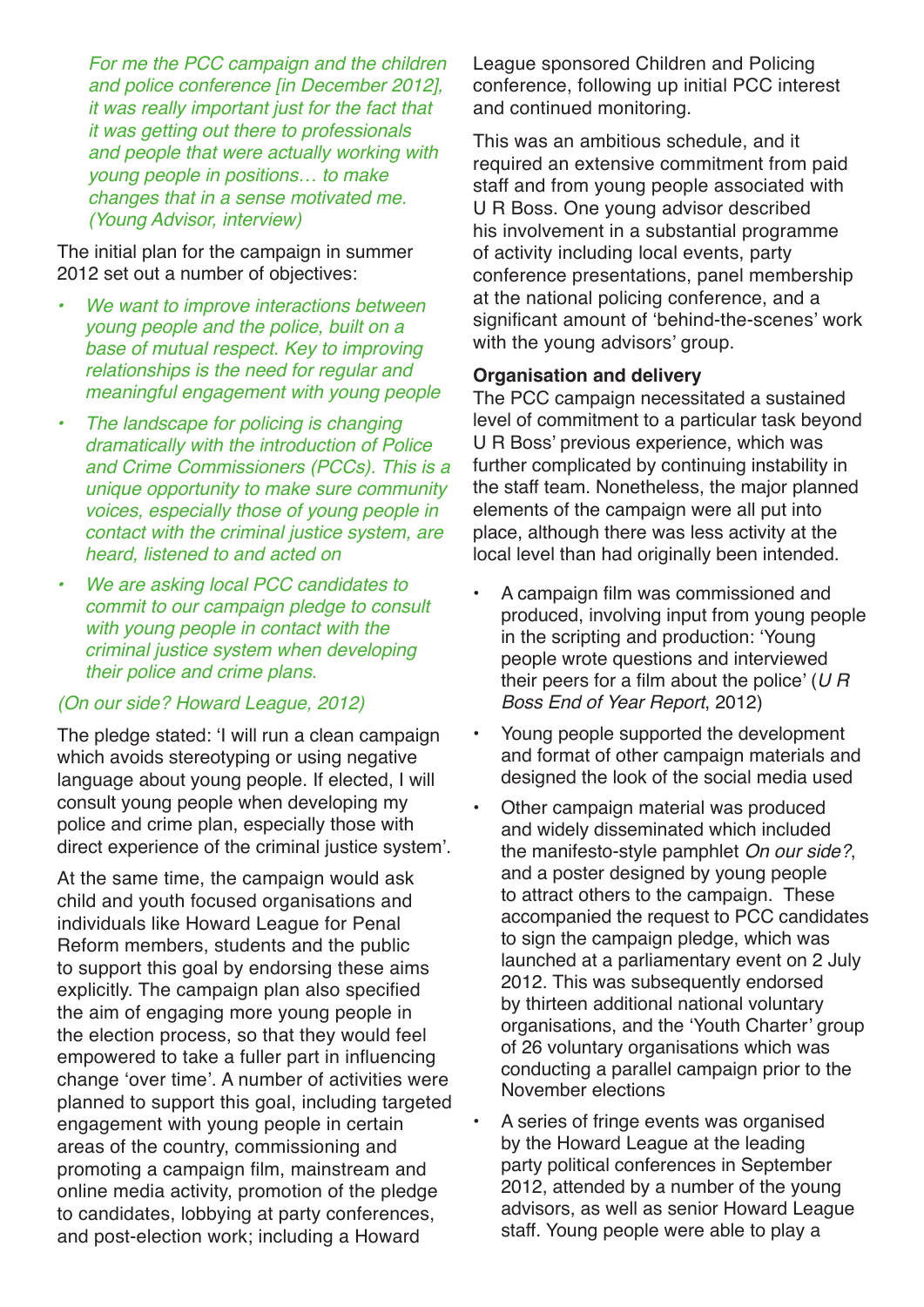central part in telling their stories and getting the message across at the meetings which, in total, were attended by around 170 delegates. The young advisors clearly valued the activity, relishing the role of being spokespeople for the wider group of young people involved with the justice system:

*And a lot of the feedback that I did get was*  really interesting, 'it was great having you there'. And I think it's something, especially in those situations because it's so formal they don't expect a young person to be there *and to be able to [express themselves]…* actually, I don't think they expected that level *of communication from someone who has come from that background. So I like to think regardless it would be educational, it makes people think.*

*(Young Advisor, interview)*

Four sites were chosen for more intensive activity in the North East, North West, East and West Midlands), where the U R Boss participation team spent time in each area, meeting young people, generating interest in the PCC campaign and organising events at which local young people could get into dialogue with their candidates. These events varied in format, but again did secure considerable interest among young people and willing participation from at least some of the candidates themselves. The following extract from Frances Crook's blog gives an overview of local activity:

*In Hartlepool, Cleveland and Knotty Ash, Merseyside, [the U R Boss participation team] organised a screening of our campaign*  film made with young people about their *relationships with the police. Young people got involved promoting the event locally and*  distributing leaflets about the project. PCC *candidates attended these events or met with the team in advance to make sure they heard the points raised by young people and were encouraged to make a commitment to the campaign pledge.*

*[U R Boss team members] also attended a voluntary sector hustings held in Leicestershire and lobbied candidates, with all but one signing up. … [Team members] also met with the Leicestershire youth forum to debate the issues; young people felt very passionately about the campaign and committed themselves to raising it in their annual debating event.*

*The Howard League students and the Nottingham student union organised a hustings session at the university… [E]ach candidate signed up and Nottingham was*  the first police service area where there *was 100 per cent sign up from candidates. (*[Frances](http://www.howardleague.org/francescrookblog/elections-for-police-and-crime-commissioners/) Crook's blog, 26 Nov 2012*)*

The events organised as a result of the work of U R Boss participation staff certainly provided a forum for active engagement between young people and PCC candidates. It was clear that young people welcomed the opportunity to get their opinions across; for example, stressing their experiences as potential victims of crime, as well as their frustration at being stereotyped as the cause of all ills.

To complement the direct work, online campaign activity included blogs posted by Howard League and U R Boss staff, and an active U R Boss Twitter presence. One of the project's young advisors underlined the importance of using Facebook to share 'experiences and ideas' (Young Advisor, interview).

Choices did have to be made about the form and scope of campaign coverage given limitations of time and staff resources. For example, the logistical challenges of preparing for and delivering fringe meetings at the party conferences probably had the effect of reducing capacity elsewhere, and it could be argued that this adversely affected the potential for engaging and enthusing young people 'on the ground' – perhaps something which would be less dramatically 'visible' but might be more likely to have a continuing impact (see case study on next page).

When interviewed, Howard League staff felt that under the circumstances (low level of general interest in the PCC elections externally, staffing changes internally) the campaign maintained a high profile, reflected in both the level of direct engagement with candidates, and also the number of those (91) who subsequently signed the campaign pledge. While the campaign had success in securing a positive response from political parties, PCC candidates and others during the run-up to the elections, Howard League staff and the young advisors recognised that to secure substantive change further activity would be necessary to hold PCCs to their earlier commitments. Therefore, young advisors were afforded a substantial role in the *Children and Policing* conference (December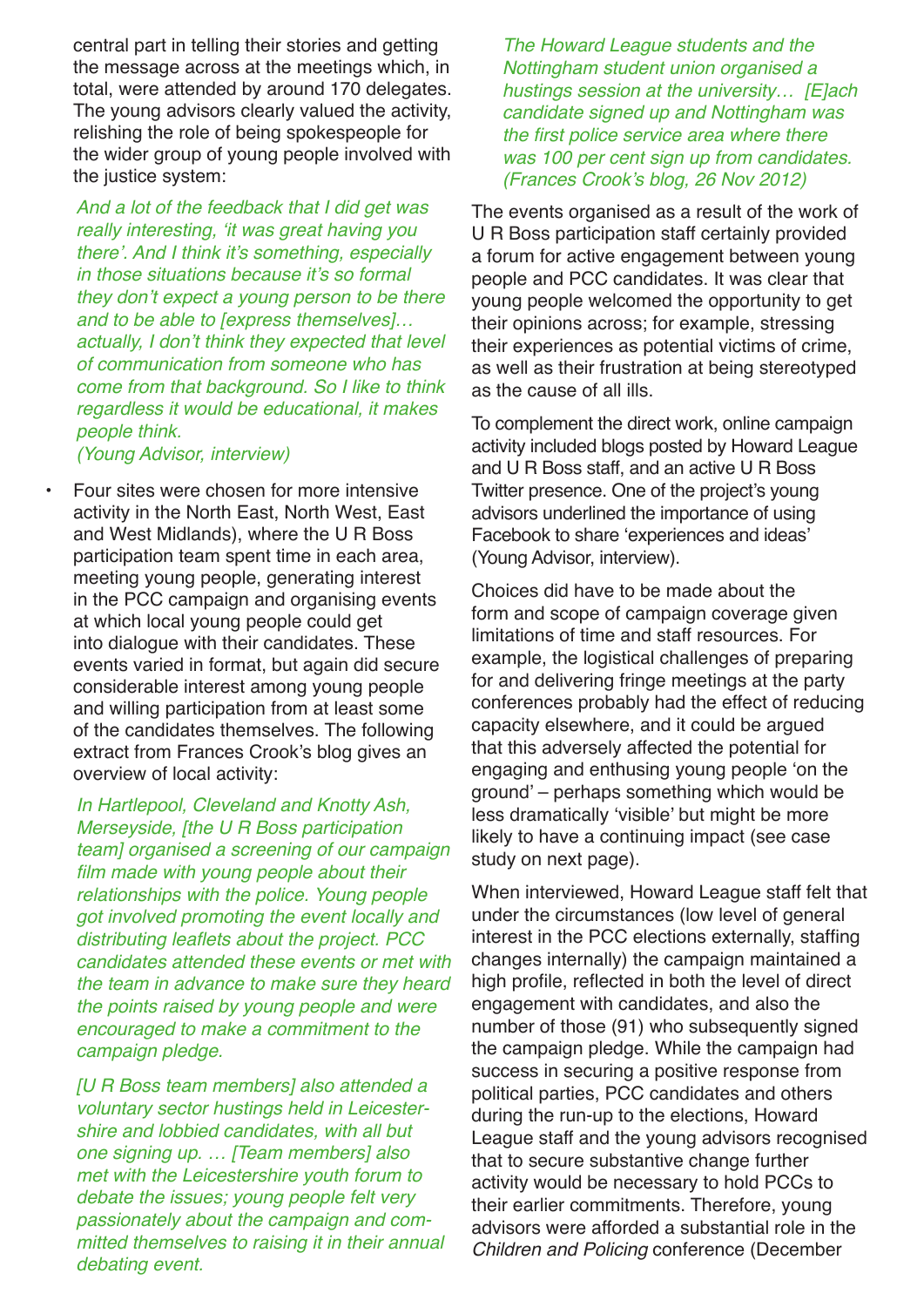2012), where they engaged with senior figures in local and national policing.

In addition, the Howard League provided support by initiating a monitoring exercise and maintaining a steady dialogue with commissioners particularly through correspondence and meetings. Young people have been less involved in this aspect of the continuing campaign, in part due to young people deciding to move onto a new topic, and also reflecting their view that initiatives should come from young people, and the Howard League should fulfil a support role and 'just make it happen' (Young Advisor).

#### **Assessing the achievements of the PCC campaign**

In determining whether a campaign has been successful and against what criteria, it is important to distinguish between whether or not it is deemed to be well run, and whether or not it achieves its substantive objectives.

The campaign, as originally designed, was ambitious in scope; demanding a significant amount of input across a number of domains. In one sense the scale of activity identified and the response achieved must be considered a success. In process terms there are a number of significant indicators of achievement: substantial attendance at party conference events involving

U R Boss young advisors; a significant signup for the campaign pledge by 23 successful PCC candidates; an effective platform for young people at the *Children and Policing* conference; significant media interest (print, broadcast and online); several highly successful local campaign events; and a well-produced, impactful short film.

Equally, it is clear that young people were extensively involved in the process and that they were at the centre of most of the organised activities associated with the campaign. Around 30 knowledgeable and assertive young people were able to engage in conversation with candidates in Hartlepool, for example, reflecting the energy and skill of the U R Boss team involved in facilitating the event.

It is more difficult to assess the continued role and status of young people in local decision-making about the delivery of police services following the initial period of intense activity. However, two PCCs included explicit reference to the Howard League and the campaign pledge in their initial crime plans, including one representing an area where U R Boss had been particularly active. In a number of other areas, there were clear signs of commissioners taking a positive approach to young people, although clearly U R Boss alone could not claim the credit for these developments.

#### **Cleveland: A case study**

One of the four regional sites chosen for the U R Boss PCC campaign was Cleveland, where the U R Boss participation team was actively engaged in promoting young people's involvement in the campaign. Two days' intensive activity culminated in a meeting between candidates and around 30 young people, who presented the campaign film and then spoke to the candidates about their own hopes for policing in the area.

The successful candidate took part in this meeting, and indicated his support for young people. He was also one of the signatories of the U R Boss campaign pledge. On election, he undertook a number of concrete steps to follow through on his commitment, referring explicitly to the Howard League in his policing plan:

*I* pledge to engage with young people in custody and involved in the criminal justice system. I support the campaign launched by the national charity 'Howard League for Penal Reform' which *asked all Commissioners to sign a pledge to consult with young people when developing future*  plans. I have also pledged to 'listen to the experts' when it comes to making decisions on services for young people. I fully support the Young People's Strategic Planning Group and will work with *partners to ensure positive outcomes for children and young people.* 

#### *(Cleveland PCC Crime Plan 2013-17)*

He has also continued to seek dialogue with young people in the area, engaging in online forums and other face-to-face meetings; and he has committed himself to supporting the development of criminal justice interventions, based on restorative justice principles, which are in turn linked with ideas of inclusion and participation.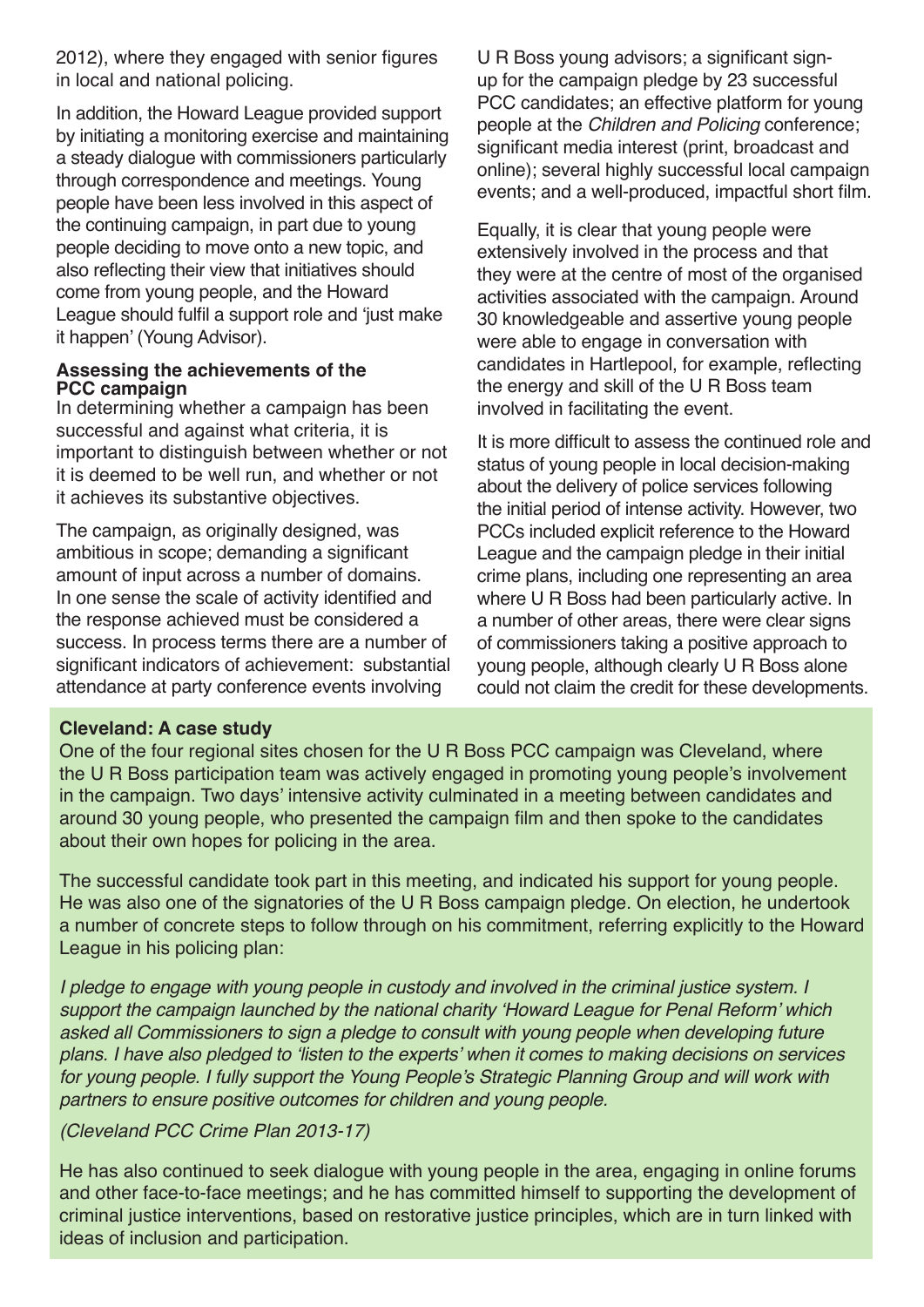The young advisors had a realistic view of the campaign's achievements, recognising that it had provided an opportunity to get young people involved and indeed to be heard. They appreciated that it was a continuing task, but there were signs that 'our hard work is paying off' (Young Advisor, interview). The experience of the campaign certainly gave some of the young advisors a much greater sense of belief in themselves, and it seems to have acted as a stimulus to encourage more young people to get 'actively involved' (Young Advisor, interview) with U R Boss and the Howard League.

#### **Reflections: U R Boss, young people, campaigning and participation**

The PCC campaign offered some useful insights into a participatory approach to campaigning. The Howard League's desire to develop a more proactive approach for U R Boss led to the PCC campaign initiative. This was not something which the young people involved with U R Boss had thought of as a suitable opportunity, but once it had been presented to them, they did identify it as a vehicle for making public their concerns about the problematic topic of the relationship between police and young people. In its various elements (notably party conferences, the social media campaign, and local events) the campaign made good use of the opportunities created, and there was a general feeling of satisfaction at all levels about its impact. It represented a distinctive attempt by the Howard League to draw on the experience of U R Boss and incorporate youth participation in its own wider work, embracing the challenge of engaging young people who have experienced the criminal justice system in its own campaigning activities more extensively than it had done previously.

Given that this was a national time-limited campaign, and there were obvious limits to the ability to engage in every locality, there were inevitable difficulties in terms of capacity and coverage. Thus, targeted local activities were combined with media (conventional and social) and other activities, such as party conference events, in a way which did seek to maximise awareness and interest. Young people felt that they had a significant part to play, and they believed that the campaign did operate in a participatory manner; they felt engaged

and able to make their views known to PCC candidates and other key police interests.

Nonetheless, there remain challenging questions of sustainability, and whether or not the positive short-term response secured, in terms of the number of PCC candidates signing up to the 'Keep it Clean' pledge, would lead to more substantive change in the sense of the continuing inclusion of young people in decision-making and consultative processes. Likewise, questions emerged about the capacity of organisations like the Howard League to incorporate genuinely participatory ways of working at all levels of their activity. U R Boss was originally conceived as a participatory project, with young people at the centre, taking increasing responsibility for shaping its activities and determining its overall direction.

While it is unsurprising in the context of this particular campaign that the initial idea should originate with those who are aware of what is happening in the public policy sphere (Howard League staff), and in this case this was quickly endorsed as a key priority by young people involved with U R Boss, it should be acknowledged that this might not have reflected the most pressing concerns of young people in contact with the justice system. This is not necessarily a critical observation, but it does raise the persistent question of the nature and suitability of the compromises that we can expect to be achieved between 'pure' participatory principles and organisational and political realities. Choices have to be made, and perhaps the conclusion to be drawn here is that they need to be considered, principled, and subject to validation by those who are the central focus of participatory action; in this case, young people who have experienced the justice system. The establishment of the team of young advisors was an important contributory factor in this respect.

The campaign was important to the young advisors in its own right, but it also seemed to act as a stimulus to get more young people involved with U R Boss and the Howard League. Howard League staff regarded young people to be at the heart of the campaign, in its 'design and presentation'. The young advisors did not feel that they were fully in control, particularly at the start, but did feel that the campaign presented an opportunity